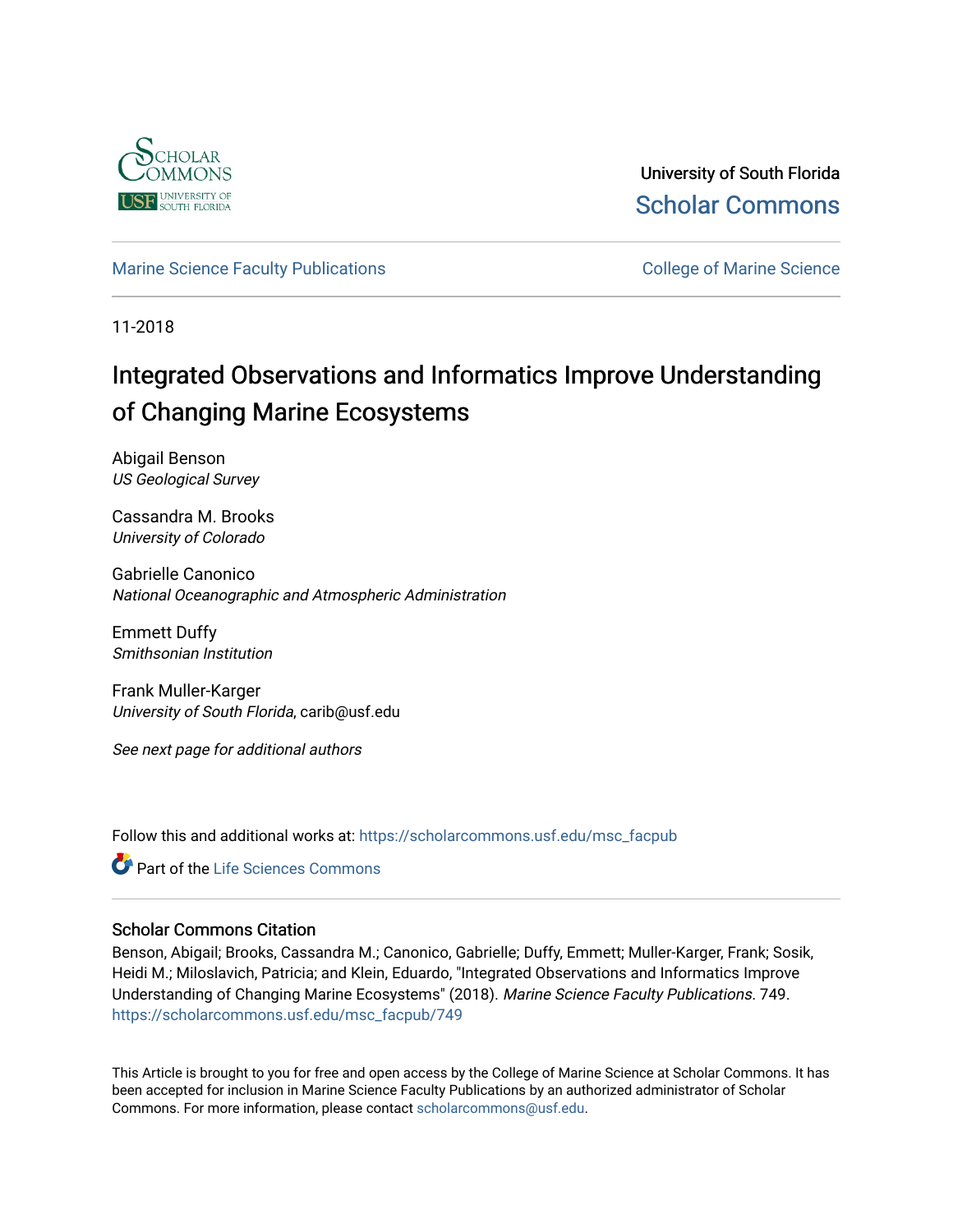#### Authors

Abigail Benson, Cassandra M. Brooks, Gabrielle Canonico, Emmett Duffy, Frank Muller-Karger, Heidi M. Sosik, Patricia Miloslavich, and Eduardo Klein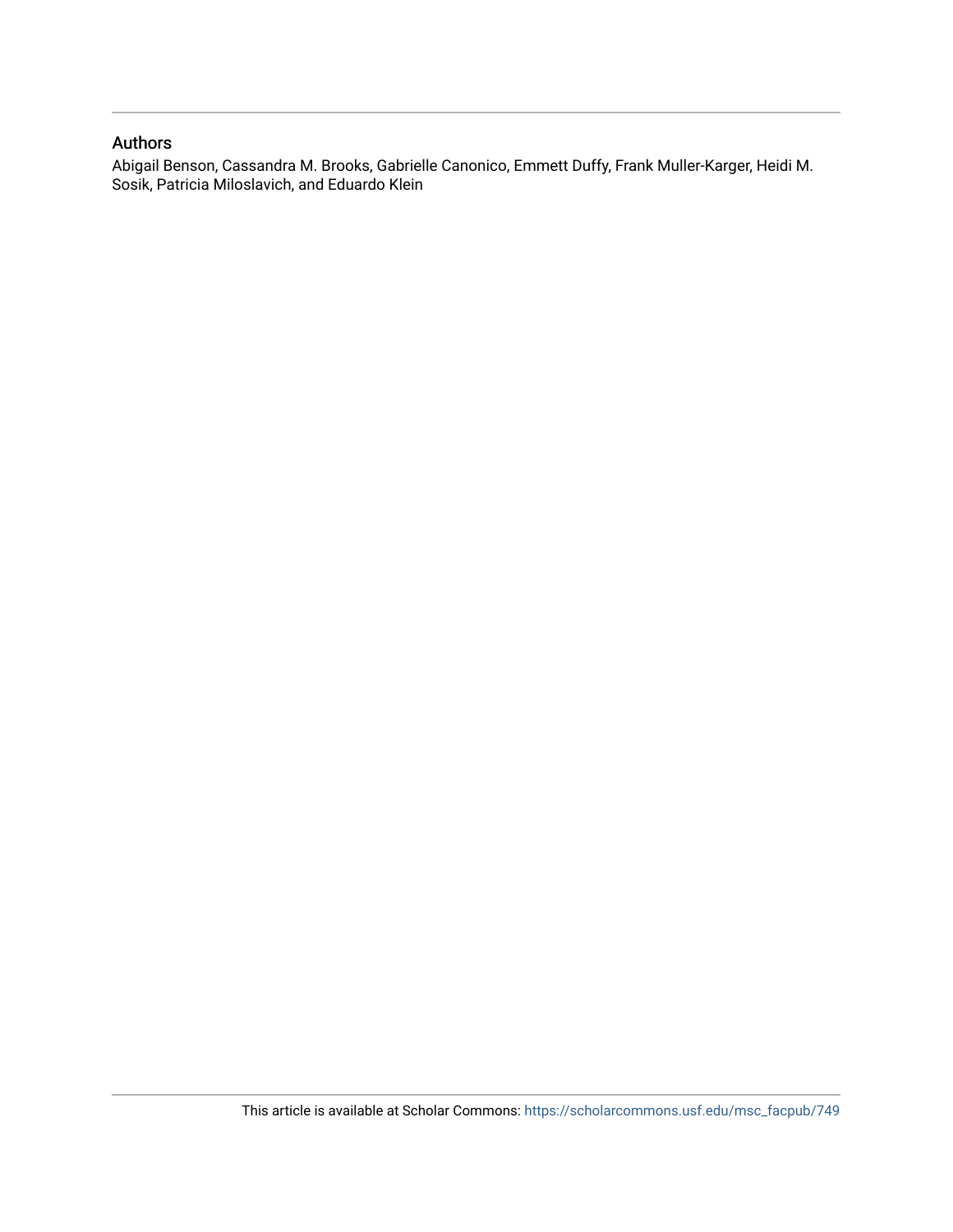



# Integrated Observations and [Informatics Improve Understanding](https://www.frontiersin.org/articles/10.3389/fmars.2018.00428/full) of Changing Marine Ecosystems

[Abigail Benson](http://loop.frontiersin.org/people/541203/overview)1\*, Cassandra M. Brooks<sup>2</sup>, [Gabrielle Canonico](http://loop.frontiersin.org/people/560303/overview)<sup>3</sup>, [Emmett Duffy](http://loop.frontiersin.org/people/510541/overview)<sup>4</sup>, [Frank Muller-Karger](http://loop.frontiersin.org/people/502138/overview)5, [Heidi M. Sosik](http://loop.frontiersin.org/people/619076/overview)6, [Patricia Miloslavich](http://loop.frontiersin.org/people/493547/overview)7,8 and [Eduardo Klein](http://loop.frontiersin.org/people/236610/overview)<sup>s</sup>

<sup>1</sup> U.S. Geological Survey, Lakewood, CO, United States, <sup>2</sup> Environmental Studies Program, University of Colorado Boulder, Boulder, CO, United States, <sup>3</sup> National Oceanographic and Atmospheric Administration, U.S. Integrated Ocean Observing System, Silver Spring, MD, United States, <sup>4</sup> Tennenbaum Marine Observatories Network, Smithsonian Institution, Edgewater, MD, United States, <sup>s</sup> Institute for Marine Remote Sensing, College of Marine Science, University of South Florida, St. Petersburg, FL, United States, <sup>6</sup> Woods Hole Oceanographic Institution, Woods Hole, MA, United States, <sup>7</sup> Institute for Marine and Antarctic Studies, University of Tasmania, Hobart, TAS, Australia, <sup>8</sup> Departamento de Estudios Ambientales, Universidad Simón Bolívar, Caracas, Venezuela

#### **OPEN ACCESS**

#### Edited by:

Thomas Malone, University of Maryland Center for Environmental Science (UMCES), United States

#### Reviewed by:

Clemence Goyens, Royal Belgian Institute of Natural Sciences, Belgium David McKee, University of Strathclyde, United Kingdom

> \*Correspondence: Abigail Benson albenson@usgs.gov

#### Specialty section:

This article was submitted to Ocean Observation, a section of the journal Frontiers in Marine Science

Received: 02 July 2018 Accepted: 26 October 2018 Published: 16 November 2018

#### Citation:

Benson A, Brooks CM, Canonico G, Duffy E, Muller-Karger F, Sosik HM, Miloslavich P and Klein E (2018) Integrated Observations and Informatics Improve Understanding of Changing Marine Ecosystems. Front. Mar. Sci. 5:428. doi: [10.3389/fmars.2018.00428](https://doi.org/10.3389/fmars.2018.00428) Marine ecosystems have numerous benefits for human societies around the world and many policy initiatives now seek to maintain the health of these ecosystems. To enable wise decisions, up to date and accurate information on marine species and the state of the environment they live in is required. Moreover, this information needs to be openly accessible to build indicators and conduct timely assessments that decision makers can use. The questions and problems being addressed demand global-scale investigations, transdisciplinary science, and mechanisms to integrate and distribute data that otherwise would appear to be disparate. Essential Ocean Variables (EOVs) and marine Essential Biodiversity Variables (EBVs), conceptualized by the Global Ocean Observing System (GOOS) and the Marine Biodiversity Observation Network (MBON), respectively, guide observation of the ocean. Additionally, significant progress has been made to coordinate efforts between existing programs, such as the GOOS, MBON, and Ocean Biogeographic Information System collaboration agreement. Globally and nationally relevant indicators and assessments require increased sharing of data and analytical methods, sustained long-term and large-scale observations, and resources to dedicated to these tasks. We propose a vision and key tenets as a guiding framework for building a global integrated system for understanding marine biological diversity and processes to address policy and resource management needs. This framework includes: using EOVs and EBVs and implementing the guiding principles of Findable, Accessible, Interoperable, Reusable (FAIR) data and action ecology. In doing so, we can encourage relevant, rapid, and integrative scientific advancement that can be implemented by decision makers to maintain marine ecosystem health.

#### Keywords: ocean observing, integrated assessments, marine ecosystems, data sharing, essential ocean variables, essential biodiversity variables, FAIR data, action ecology

**Abbreviations:** CBD, Convention on Biological Diversity; EBV, Essential Biodiversity Variable; EML, Ecological Metadata Language; EOV, Essential Ocean Variable; FAIR, Findable, Accessible, Interoperable, Reusable; GBIF, Global Biodiversity Information Facility; GEO, Group on Earth Observations; GOOS, Global Ocean Observing System; IOC, Intergovernmental Oceanographic Commission; MarineGEO, Marine Global Earth Observatory; MBON, Marine Biodiversity Observation Network; OBIS, Ocean Biogeographic Information System; SDG, Sustainable Development Goals; UNESCO, United Nations Educational, Scientific and Cultural Organization.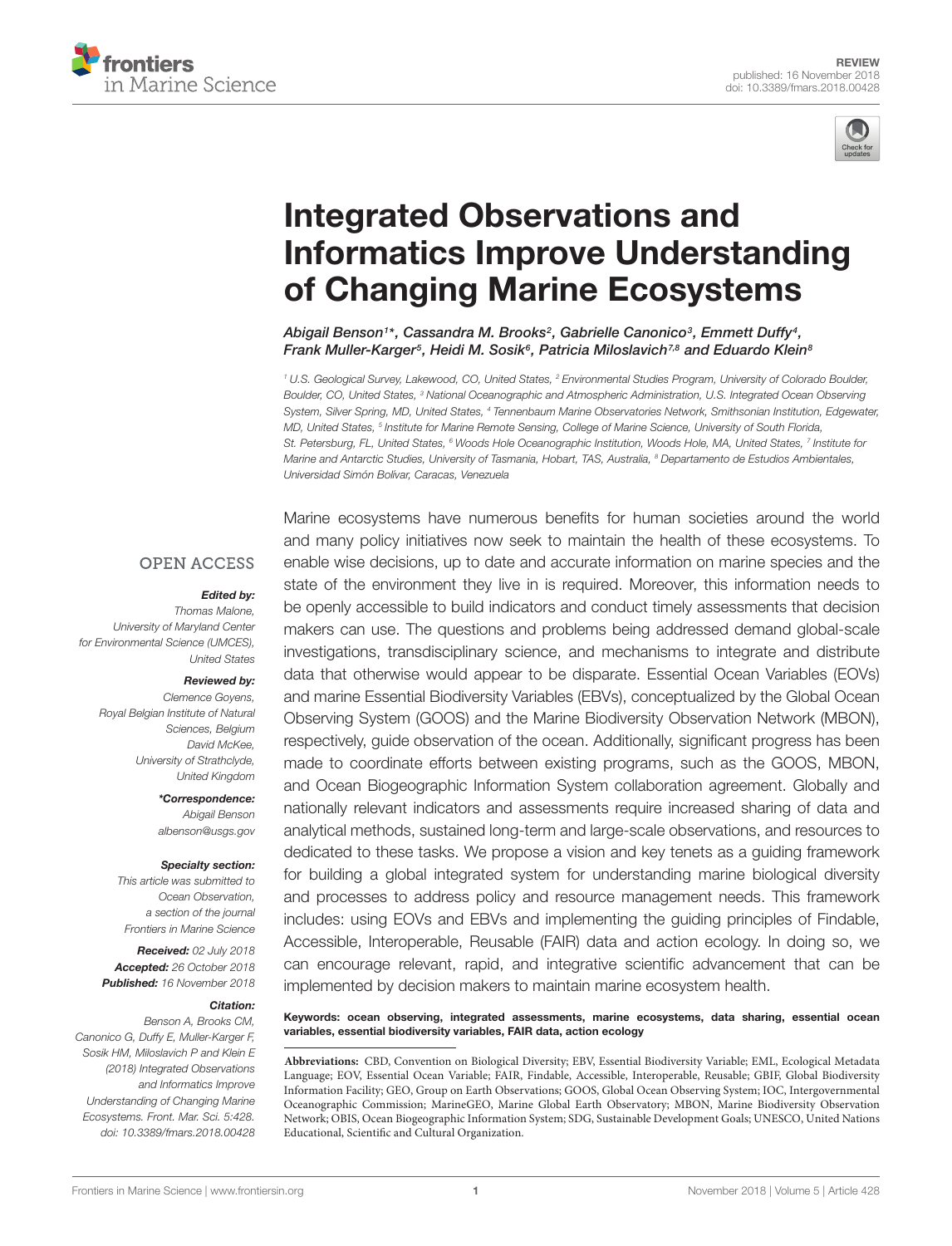Marine ecosystems provide a wealth of services that sustain and enrich human life [\(Barbier,](#page-8-0) [2017;](#page-8-0) [Salomon and Dahms,](#page-9-0) [2018\)](#page-9-0). The international community recognizes the importance of these services and the threats facing them, as shown by numerous initiatives to maintain the health of marine ecosystems, including for example the CBD Strategic Plan for Biodiversity [\(United Nations Environment Programme \[UNEP\],](#page-9-1) [2010\)](#page-9-1), the United Nations SDGs [\(Lu et al.,](#page-9-2) [2015;](#page-9-2) [Anderson](#page-8-1) [et al.,](#page-8-1) [2017\)](#page-8-1), and the upcoming United Nations Decade of Ocean Science for Sustainable Development [\(UNESCO-IOC,](#page-9-3) [2017\)](#page-9-3). These initiatives seek to empower nations to achieve broad societal benefits, including mitigating the effects of climate change and protecting the biodiversity of our global oceans and coastal areas.

The success of these global initiatives demands identifying essential variables that can be measured widely in standard ways to provide large-scale frameworks to address global ocean conservation priorities [\(Malone T.C. et al.,](#page-9-4) [2014;](#page-9-4) [Muller-Karger](#page-9-5) [et al.,](#page-9-5) [2018\)](#page-9-5). EOVs [\(Miloslavich et al.,](#page-9-6) [2018\)](#page-9-6) and EBVs [\(Pereira](#page-9-7) [et al.,](#page-9-7) [2013\)](#page-9-7) can provide high level guidance to scientists and managers for monitoring, biology, biodiversity, and ecosystems and can help to inform policy initiatives for maintaining ecosystem health. The Essential Variables were developed to assist the observing community focus their monitoring efforts around measurements necessary for understanding biological change in a sustained, operational manner, which can then be incorporated into models.

Policy makers need sound, timely, and transdisciplinary science to feed into assessments for marine conservation and sustainable development initiatives [\(Malone T. et al.,](#page-9-8) [2014;](#page-9-8) [Geijzendorffer et al.,](#page-8-2) [2016;](#page-8-2) [Miloslavich et al.,](#page-9-6) [2018\)](#page-9-6). Progress toward global goals can be tracked and met by collecting appropriate data to establish some baseline conditions for reference, and by monitoring change relative to those conditions. Answers to policy reporting needs (e.g., the ten targets of SDG 14 relating to marine systems) and scientific questions posed by EOVs and EBVs can be achieved through data-intensive investigations. Not limited to one researcher or one project, the integration of data from multiple sources is key to understanding ecology in the globally connected ocean. But, it is not enough to simply collect those data; the data need to be shared broadly and, when feasible, in real time.

The FAIR Guiding Principles [\(Wilkinson et al.,](#page-9-9) [2016\)](#page-9-9) provide a roadmap for data management that facilitates data reuse and sharing and provides a platform for integrative scientific discovery and policy applications.

In conjunction with the FAIR data sharing principles, action ecology [\(White et al.,](#page-9-10) [2015\)](#page-9-10) provides an additional framework to support policy using science. Action ecology is an approach focused on incorporating transdisciplinary input, closing the gap between findings and implementation, utilizing the best available technology, and providing policy-ready recommendations – all of which are imperative to the success of a system for marine biological observations.

The needs and goals outlined above require broad societal investment in monitoring biodiversity, new social and cultural attitudes toward data sharing, and adherence to FAIR data principles and best practices. In this paper, we offer suggestions for ways to address these challenges and present a vision for an integrated system of marine biological observations and informatics to monitor change in marine ecosystems.

## A BRIEF HISTORY

Under the auspices of the IOC of the UNESCO, the GOOS has developed a framework to address operational needs on ocean physical, biogeochemical, and biological information. Modeled after the Framework for Ocean Observing [\(Lindstrom](#page-8-3) [et al.,](#page-8-3) [2012\)](#page-8-3), the GOOS framework is intended to be nimble in addressing the needs of the ocean observing community. The information made available using the GOOS framework is required by industries (e.g., fisheries, shipping trade, mining), defense, and environmental agencies around the world. Partners in the process to develop the GOOS framework have included national observing programs, the World Meteorological Organization, the UN Environment Programme, and the International Council for Science. Increasingly, the GOOS framework is the basis for assessing ocean health.

Until recently, GOOS provided advice mostly in the disciplines of physics, climate, and biogeochemistry [\(Miloslavich](#page-9-11) [et al.,](#page-9-11) [2015,](#page-9-11) [2018\)](#page-9-6). The GOOS Physics Panel, formed in 1995, was built on the expertise and advice of the Ocean Observations Panel for Climate, while the GOOS Biogeochemistry Panel was built on the International Ocean Carbon Coordination Project. These groups defined their EOVs based on specific scientific and societal requirements driven mostly by climate change and the need for weather forecasts [\(Lorenzoni and Benway,](#page-9-12) [2013;](#page-9-12) [Bauer](#page-8-4) [et al.,](#page-8-4) [2015\)](#page-8-4) as well as in support of the requirements of the Global Climate Observing System in meeting the needs of the United Nations Framework Convention on Climate Change [\(Houghton](#page-8-5) [et al.,](#page-8-5) [2012;](#page-8-5) [Bojinski et al.,](#page-8-6) [2014\)](#page-8-6).

The GOOS Biology and Ecosystems Panel (GOOS BioEco) was established in 2015 to identify biological EOVs based on their societal relevance and technical and scientific scalability [\(Miloslavich et al.,](#page-9-6) [2018\)](#page-9-6). The IOC had supported initiatives such as the Coastal Ocean Observations Panel which drafted the coastal module for GOOS and an initial set of common variables [\(United Nations Environment Programme \[UNEP\],](#page-9-13) [2002,](#page-9-13) [2005\)](#page-9-14). Another supported initiative was an IOC technical expert workshop convened in 2013 which covered biological observations with a broader oceanographic scope [\(UNESCO-](#page-9-15)[IOC,](#page-9-15) [2014\)](#page-9-15). Within the realm of national or regional observing programs, the Australian Integrated Marine Observing System [\(Integrated Marine Observing System \[IMOS\],](#page-8-7) [2015;](#page-8-7) [Lara-Lopez](#page-8-8) [et al.,](#page-8-8) [2016\)](#page-8-8), the United States Integrated Ocean Observing System [\(National Ocean Council,](#page-9-16) [2016\)](#page-9-16) and the Southern Ocean Observing System [\(Constable et al.,](#page-8-9) [2016\)](#page-8-9) have incorporated biological measurements.

The GEO established the Biodiversity Observation Network (GEO BON), which in 2016 formed a working group to address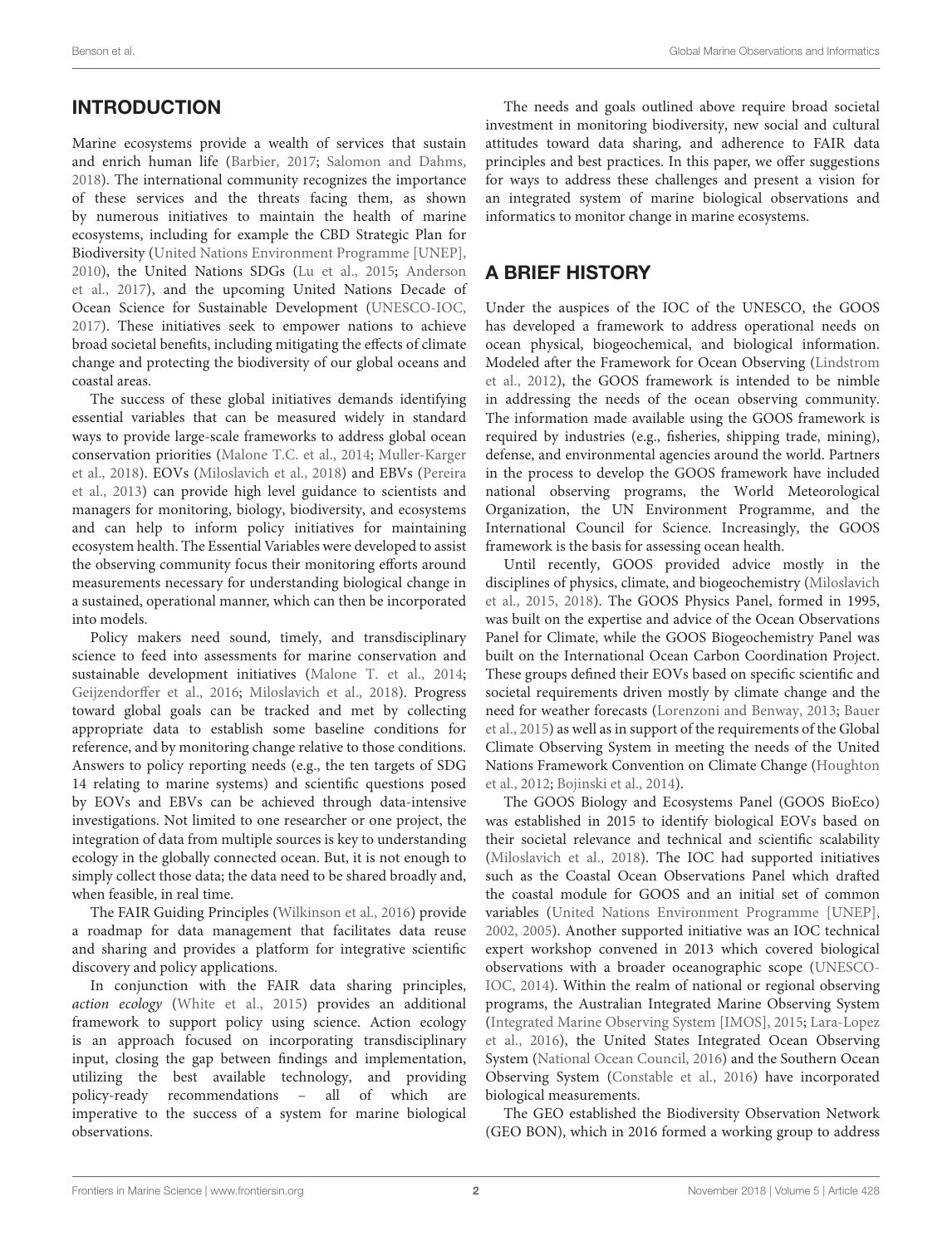the marine theme (the MBON; [Duffy et al.,](#page-8-10) [2013;](#page-8-10) [Muller-Karger](#page-9-17) [et al.,](#page-9-17) [2014\)](#page-9-17) and to develop sets of marine EBVs [\(Pereira et al.,](#page-9-7) [2013\)](#page-9-7). These marine EBVs are complementary to the GOOS biological EOVs [\(Muller-Karger et al.,](#page-9-5) [2018\)](#page-9-5).

The OBIS began as the data repository for the Census of Marine Life [\(Grassle,](#page-8-11) [2000\)](#page-8-11) and has since expanded to become the most complete platform for global marine biological observations. As part of the IOC Intergovernmental Oceanographic Data and Information Exchange program, OBIS plays a key role in promoting and facilitating the sharing of marine biological observation data across the world.

Like OBIS, the GBIF is a data sharing and integration mechanism but it is for all taxa worldwide. Its formation was recommended by the Organization for Economic Cooperation and Development's Megascience Forum in 1999 and GBIF was officially established in 2001. Initially, GBIF focused on natural history collections [\(Guralnick et al.,](#page-8-12) [2007\)](#page-8-12) but has expanded its coverage to include observations from a range of projects and sampling methodologies.

Taken together, the organizations and projects described above represent a range of activities happening in the marine biological observing space. Efforts dedicated to collaboration and coordination among the entities involved can work to avert duplication of effort, ensure prudent use of resources, and encourage international cooperation.

### INFORMATION SHARING PRINCIPLES

To build an integrated, end-to-end marine biological observing system, data must adhere to the FAIR data principles, which includes using standards for both data and metadata [\(Wilkinson et al.,](#page-9-9) [2016\)](#page-9-9), improving calibration and developing common understanding. Metadata must adhere to established standards like the EML and those provided by the International Organization for Standardization.

The Darwin Core standard [\(Wieczorek et al.,](#page-9-18) [2012\)](#page-9-18) used by OBIS, GBIF, and other national or international scale data aggregation projects like the Atlas of Living Australia, VertNet, and iDigBio, has become the most widely used standard for biological diversity data. Darwin Core was conceived to allow observations of species to be integrated across multiple sources, digitally accessible, and discoverable, such that existing data can be reused for broad-scale analysis [\(Wieczorek et al.,](#page-9-18) [2012\)](#page-9-18). It evolved from the Dublin Core standard and provides a simple and open set of terms for the exchange and integration of biological observation data [\(Wieczorek et al.,](#page-9-18) [2012\)](#page-9-18).

The Darwin Core standard provides a framework for building systems that are both syntactically and semantically interoperable. It provides syntax standards for data and file structure and format and a basis for communities to build common semantics through vocabularies and authorities in biological taxonomy and other aspects of the data model. The syntactic interoperability means that different systems and users can expect to find the data elements in a specific format (Darwin Core Archives, a set of CSV files with a manifest (meta.xml) specifying how the files are structured and the relationships

between them [Wieczorek et al.,](#page-9-18) [2012\)](#page-9-18) as well as data elements relying on the Darwin Core term definitions used to build the CSV files. Semantic interoperability ensures that the end user understands the meaning of each data element and the definitions have been vetted by the user community providing an authoritative resource. Syntactic and semantic interoperability are crucial pieces to effective data sharing [\(Harvey et al.,](#page-8-13) [1999\)](#page-8-13).

Implementing the FAIR Guiding Principles requires that digital objects be documented, peer reviewed, and managed like manuscripts. By adhering to these principles, we can accelerate the rate of scientific progress through data-intensive scientific inquiry at broad spatial and temporal scales. Similarly, analytical workflows and methods need to be documented and shared, along with the entire provenance trace [\(Reichman et al.,](#page-9-19) [2011\)](#page-9-19).

Reusing best practices in the form of technology and analytical workflows, as well as reusing data, is the paradigm that can help us maximize the value of data and produce globaland national-scale, policy-ready products. Working toward that goal, initiatives such as MBON [\(Muller-Karger et al.,](#page-9-5) [2018\)](#page-9-5), Smithsonian-led MarineGEO, Ocean Tracking Network, U.S. Animal Telemetry Network, and Long Term Ecological Research Network, are building communities of practice, but work remains in garnering support for data sharing and adhering to FAIR data principles.

# SOCIETAL FORCING FACTORS

Strategically, the most straightforward and cost-effective ways to accomplish integration of data streams and developing useful products is by strengthening existing networks and programs and through improved international collaboration [\(Royal Society,](#page-9-20) [2011\)](#page-9-20). This promotes scalability, from national to regional to global. Such efforts are currently underway, including, notably through an agreement between GOOS, MBON, and OBIS with corresponding information flow objectives (**[Figure 1](#page-5-0)**).

Built from the Framework for Ocean Observing system model [\(Lindstrom et al.,](#page-8-3) [2012\)](#page-8-3), the GOOS-MBON-OBIS collaboration seeks to develop a Community of Practice that can inform policy makers and managers about the present and future state of global marine biodiversity. By leveraging systems that are already in place, we can increase the pace of knowledge building and dissemination.

Authors have suggested that the major barrier to sharing data, analytical tools, workflows, and algorithms in ecology is cultural, rather than technological [\(Jones et al.,](#page-8-14) [2006;](#page-8-14) [Reichman et al.,](#page-9-19) [2011\)](#page-9-19). Although we are seeing an increase in data sharing initiatives and policy mandates, many biological observations, including historical observations, may not be regularly shared [\(Tenopir et al.,](#page-9-21) [2011;](#page-9-21) [Fecher et al.,](#page-8-15) [2015\)](#page-8-15) or readily available. While attitudes toward data sharing are improving, the perceived risks and barriers can continue to impede progress [\(Tenopir et al.,](#page-9-22) [2015\)](#page-9-22). Moreover, broad societal investment through public support of monitoring biodiversity and ecological changes is also needed. The combination of these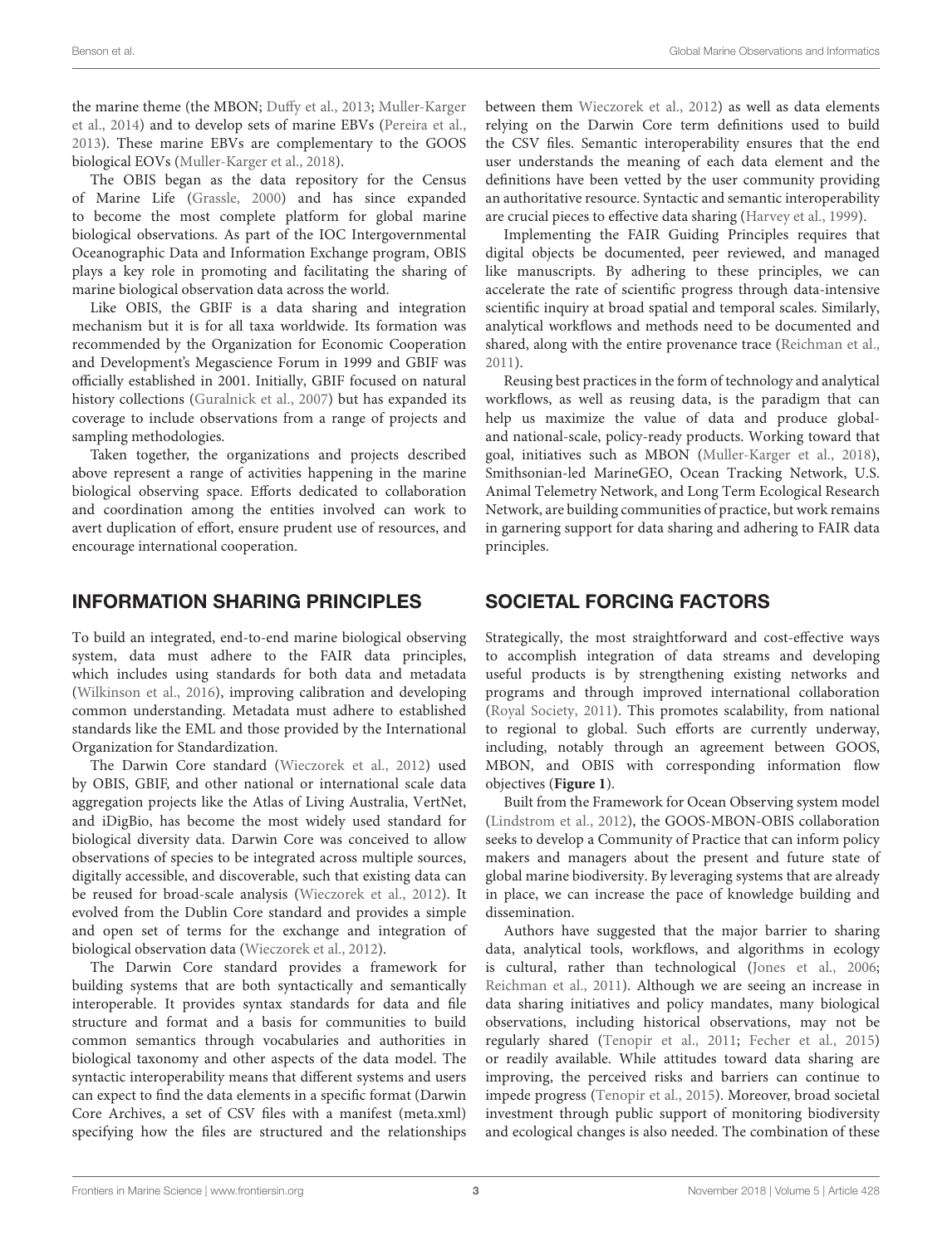

<span id="page-5-0"></span>two factors is essential to stimulate data sharing by the ecological community.

One solution to advancing FAIR data principles could be for funding agencies to be more prescriptive and supportive in their requirements for data standardization and sharing. Many funding agencies now require a data management plan to be created, however, many researchers feel they do not have the resources or capacity to meet this end [\(Tenopir et al.,](#page-9-21) [2011\)](#page-9-21). Funds and resources could be set aside specifically to facilitate the data management aspect of projects, and outcomes of the data management plan tracked by the funding agency. Otherwise, the plan can end up being more notional than tangible.

Fortunately, the data community is seeing an increase in institutional policy that supports FAIR practices. High level government memoranda like the United States [\(Office](#page-9-23) [of Science and Technology Policy \[OMB\],](#page-9-23) [2013\)](#page-9-23) open data policy have led to United States Government bureau guidance and policies like the U.S. Geological Survey Fundamental Science Practices survey manual requirements [\(United States](#page-9-24) [Geological Survey \[USGS\],](#page-9-24) [2015\)](#page-9-24) and the National Oceanic and Atmospheric Administration Environmental Data Management Committee Procedural Directives [\(National Oceanic and](#page-9-25) [Atmospheric Administration \[NOAA\],](#page-9-25) [2015a,](#page-9-25)[b,](#page-9-26)[c,](#page-9-27) [2017\)](#page-9-28). Similarly, international initiatives like the Open Data Charter which has been adopted by 54 national and local governments including Australia, Argentina, Mexico, and United Kingdom [\(Open Data Charter,](#page-9-29) [2015\)](#page-9-29) are bolstering the FAIR principles.

Another pressing need, particularly to allow for more real-time management, is to reduce the time between data collection and data availability within open access data systems like OBIS and the GBIF. Achieving this demands the prioritization of developing technologies that lead to automation of measurements, quality assurance/quality control, cost reduction, and put machine-readability at the forefront. A proper data system will be centralized or at least interconnected within a user-friendly portal. This can then readily be accessed to inform policy, support management practices, answer scientific questions and fulfill international reporting obligations. Additionally, citizen science, when appropriately supervised and quality controlled, presents an opportunity to increase observations of marine biological diversity and processes while increasing societal investment in biological monitoring [\(Cigliano](#page-8-16) [et al.,](#page-8-16) [2015\)](#page-8-16).

In short, an integrated system for marine biological observations and informatics requires an investment in capacity development at all levels, from data collection to data analysis to product creation and data distribution, storage, and maintenance.

### BUILDING THE SYSTEM

Many pieces of an integrated marine biological observation and informatics system are already in place. Next, science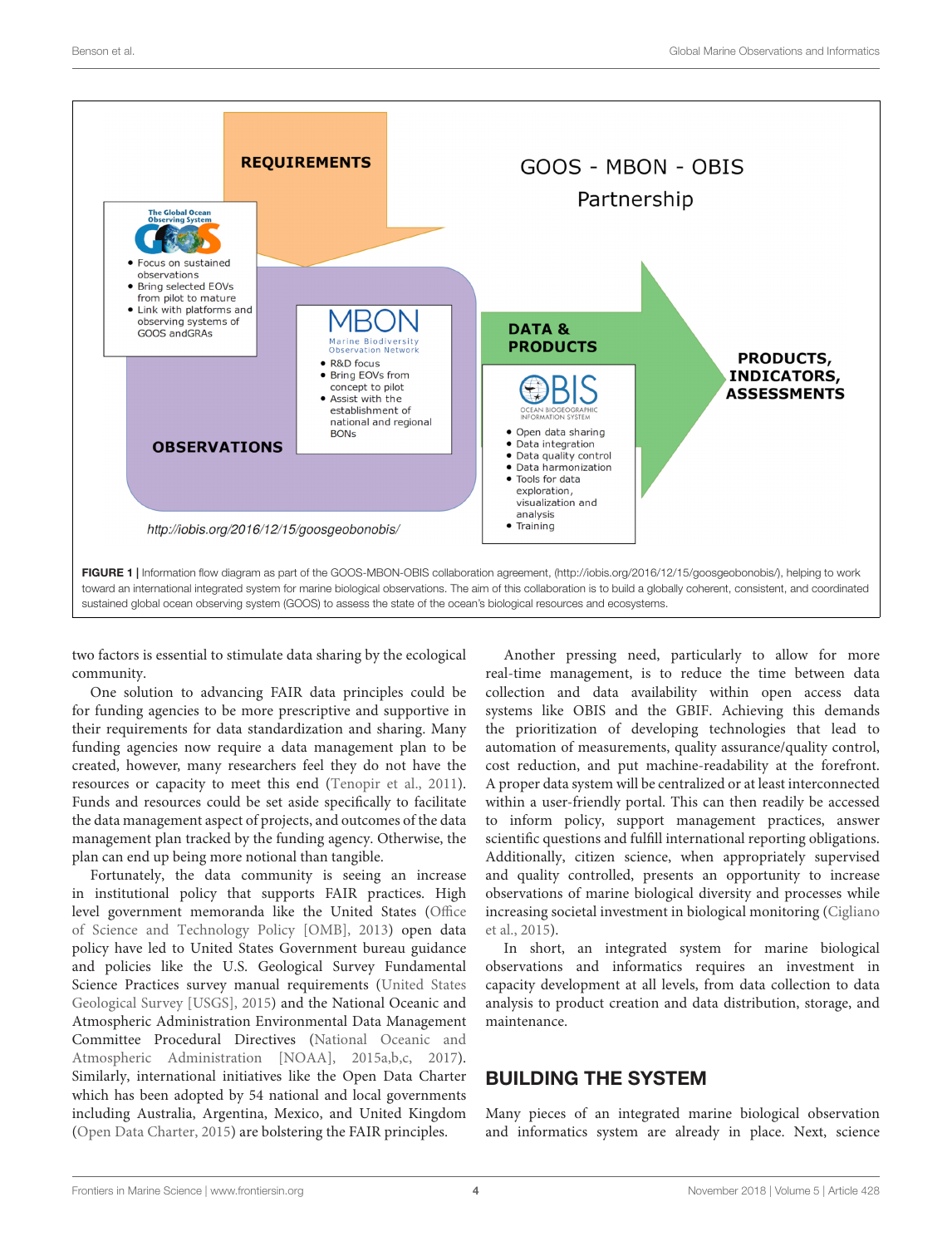communities must build better connections between the pieces to ensure a much greater impact.

## Key Tenets for an Integrated Marine Biological Observing and Informatics System

- (1) Data on a minimum set of essential variables collected using comparable methods across time and multiple sites (EOVs and EBVs);
- (2) Products and modeling informed by national and global reporting needs, and assessments and indicators to help guide the implementation of monitoring and protocols;
- (3) Data that fit the FAIR principles (findable, accessible, interoperable, and reusable);
- (4) Analytical algorithms, tools, and workflows that are shared and include provenance;
- (5) All pieces of the system adhering to the principles of action ecology.

To build an integrated system, we suggest following a cyclical architecture (**[Figure 2](#page-6-0)**), as opposed to a straight line where the ends are disconnected. In this way, each piece is connected to and helps to inform the other parts of the system. Monitoring and protocols can be informed by the assessments, indicators, and modeling that would themselves be influenced by essential

<span id="page-6-0"></span>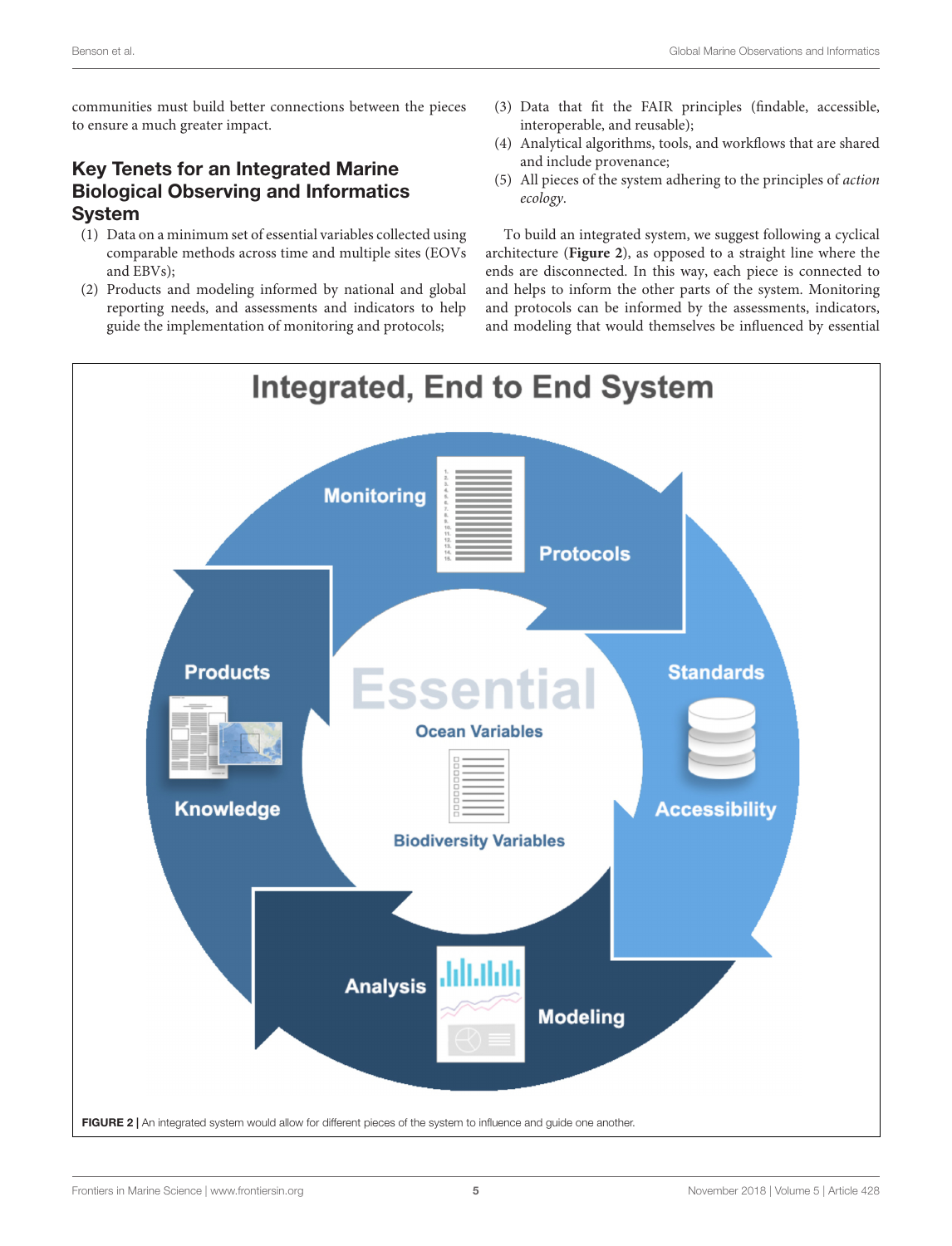variables. Problems of broad societal relevance can be addressed by monitoring programs that collect data used to answer those problems. Moreover, decision-makers require data and indicators to assist them with their reporting needs [\(Geijzendorffer et al.,](#page-8-2) [2016\)](#page-8-2). In this integrated system, data could be mobilized and standardized, as advocated by integrated species data systems such as OBIS and GBIF. Both of these systems use the Darwin Core Standard, so researchers and decision-makers can query across datasets collected at the local level to gain understanding at larger scales.

While these tenets are vital to the success of a global integrated marine observing system, we must be careful that they do not stifle innovation. Allowing guiding principles or the need for certain products to become too prescriptive will be suffocating to the energy and enthusiasm needed to tackle these broad scale societal problems. Research projects are a vital part of the biological ocean observing landscape and should continue exploring innovative questions and methodologies while implementing common standards when possible. As we see in **[Figure 2](#page-6-0)**, a dynamic process enables the incorporation of new methodologies and ideas. Evidence of this process is visible in the newly added ocean sound EOV and the emerging microbe and benthic invertebrate EOVs. Similar processes could be advantageous for each piece of the integrated circular system; the system cannot be static.

### Standardized Data Collection

When data across multiple sites are collected with shared protocols, researchers can more readily draw conclusions across ecosystems and spatial scales. For example, MarineGEO has been able to determine predation rates across international sites between different habitats because it has a relatively simple standardized protocol [\(Duffy et al.,](#page-8-17) [2015\)](#page-8-17). Monitoring and associated protocols will vary across the globe according to capacity to spend time and resources on monitoring efforts and on aligning protocols with best practices and FAIR principles. Wider availability of standardized protocols and the use of best practices [\(Pearlman et al.,](#page-9-30) [2017;](#page-9-30) [Muller-Karger et al.,](#page-9-5) [2018\)](#page-9-5) could help to mitigate some of these resource discrepancies.

Global Ocean Observing System has been instrumental in developing the EOVs that serve as guidance for data necessary to monitor changes in biodiversity [\(Miloslavich et al.,](#page-9-6) [2018\)](#page-9-6). Using EOVs, as well as EBVs developed by GEO, as high-level guides for products, modeling, and monitoring can help fill data gaps and reduce data redundancy by exposing areas of data deficiencies spatially, temporally, and taxonomically.

# Addressing Global Reporting Needs

Policy-makers and resource managers use data, assessments, and indicators to report on and implement global policy initiatives [\(Geijzendorffer et al.,](#page-8-2) [2016\)](#page-8-2). Thus, considering those requirements is important when building global and national products and conducting monitoring. While this may seem intuitive, stakeholders beyond the scientific community may not be considered in the research process. The principles of action ecology [\(White et al.,](#page-9-10) [2015\)](#page-9-10) provide a framework for steps to take. In particular, designing projects that are transdisciplinary

and therefore include a variety of stakeholders in the scientific process can help ensure global and national reporting needs are being met.

Globally integrated scientific advancement in pursuit of assessments and indicators relies on not only sharing data and analytical workflows but also on collecting the necessary data, as indicated by essential variables. If policy-makers and resource managers need answers to questions, but the data to answer those questions are not being collected, the entire system will not function. By using the EOVs and EBVs as a guide for global reporting needs, monitoring and the concomitant protocols can ensure desired data are available.

# Making Data FAIR

To implement the FAIR guiding principles, ecological data need to be shared and in conformance with documented standards. The marine biological community needs to be able to find and access the data using search methods they are familiar with using both human- and machine-readable methods. To incorporate these data into products, indicators, or assessments, the data must be interoperable with data already on hand. Finally, the data need to be usable for current projects and reusable for projects yet to be determined.

Ocean Biogeographic Information System and GBIF serve as examples of data standardization and accessibility by requiring both data and metadata standards, Darwin Core and EML, respectively, serving data via human- and machine-readable methods, and integrating datasets from multiple sources.

A significant recent advance in making marine biological data more interoperable is OBIS's development of a new data schema inside the Darwin Core standard (Event-Data schema, [De Pooter et al.,](#page-8-18) [2017\)](#page-8-18). This new schema allows the description of the sampling methodology, sampling apparatus, units, and any additional biological measurement or observation associated with each biodiversity occurrence record to be added to the integrated database. Using a standardized vocabulary, the user will have the capability to extract biodiversity records obtained with similar methodologies, making it more comparable at the global and national scale.

Another important component in making sure data are FAIR is assuring data, or at least metadata, are archived for future generations of scientists to discover and use. Utilizing permanent archives like the National Centers for Environmental Information can ensure that data are accessible for many years to come. In addition, data aggregators and data users should ensure adequate attribution back to data originators.

# Analytical Algorithms, Tools, and Workflows Are Accessible

Catalyzing the progress of this global system goes beyond sharing data to sharing analytical algorithms, tools, and workflows and including provenance. Provenance is including the what, how, when, where, and why about the data and in analyses [\(Ma et al.,](#page-9-31) [2014\)](#page-9-31). Provenance allows end users to look at a product and trace the history of how it came to be and any of the decision points made in producing it. Sharing analytical algorithms, tools,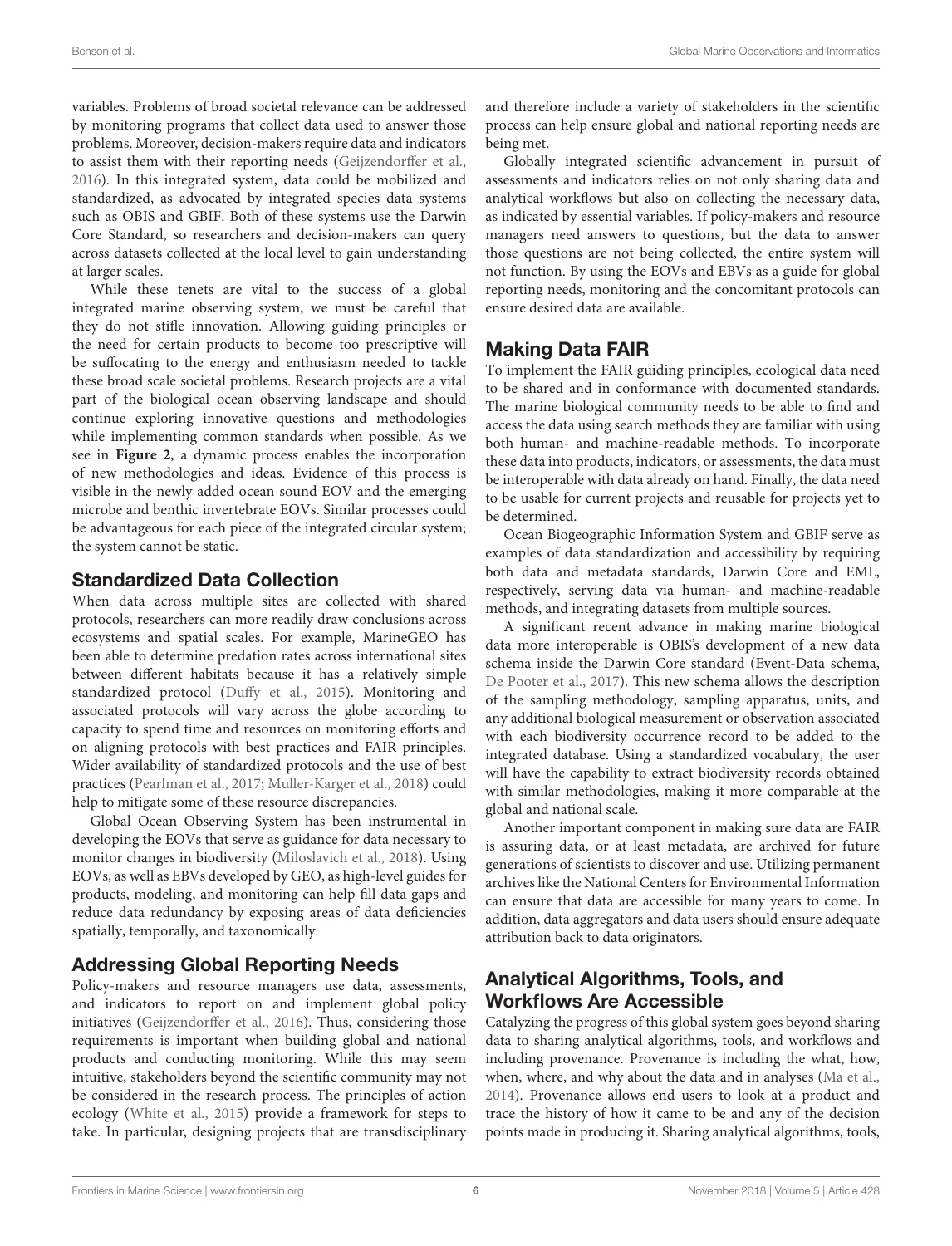and workflows also has the benefit of improving transparency and the scientific process as well as credibility [\(Reichman et al.,](#page-9-19) [2011;](#page-9-19) [Ma et al.,](#page-9-31) [2014\)](#page-9-31). The intellectual capital contained in these types of products is unrealized potential for increasing the rate of scientific discovery.

#### Adhering to Action Ecology Principles

Inherent to all the work occurring in the realm of marine biological observing, is an integrated system of marine biological observations and informatics can contribute to policy development and management actions. To maintain healthy ecosystems, new scientific findings can be rapidly incorporated into assessments, indicators, and marine policy. Therefore, it is important to include a diverse, transdisciplinary stakeholder group at every stage of the integrated end-to-end system and especially during development of indicators and/or assessments and modeling. Making sure the system is technology-driven provides a means for engaging with the public, fostering societal investment, and catalyzing the progress of the marine biological and informatics system. Finally, adhering to the principles of action ecology ensures monitoring and marine observations are quickly incorporated in policy and management actions.

# **CONCLUSION**

The scientific community is poised to respond to the needs of users of ocean information. Developing this information requires

## **REFERENCES**

- <span id="page-8-1"></span>Anderson, K., Ryan, B., Sonntag, W., Kavvada, A., and Friedl, L. (2017). Earth observation in service of the 2030 agenda for sustainable development. Geo. Info. Sci. 20, 77–96. [doi: 10.1080/10095020.2017.1333230](https://doi.org/10.1080/10095020.2017.1333230)
- <span id="page-8-0"></span>Barbier, E. (2017). Marine ecosystem services. Curr. Biol. 27, R507–R510. [doi: 10.1016/j.cub.2017.03.020](https://doi.org/10.1016/j.cub.2017.03.020)
- <span id="page-8-4"></span>Bauer, P., Thorpe, A., and Brunet, G. (2015). The quiet revolution of numerical weather prediction. Nature 525, 47–55. [doi: 10.1038/nature14956](https://doi.org/10.1038/nature14956)
- <span id="page-8-6"></span>Bojinski, S., Verstraete, M., Peterson, T. C., Richter, C., Simmons, A., and Zemp, M. (2014). The concept of essential climate variables in support of climate research, applications, and policy. Bull. Amer. Met. Soc. 95, 1431–1443. [doi: 10.1175/](https://doi.org/10.1175/BAMS-D-13-00047.1) [BAMS-D-13-00047.1](https://doi.org/10.1175/BAMS-D-13-00047.1)
- <span id="page-8-16"></span>Cigliano, J. A., Meyer, R., Ballard, H. L., Freitag, A., Phillips, T. B., and Wasser, A. (2015). Making marine and coastal citizen science matter. Ocean Coast. Manag. 115, 77–87. [doi: 10.1016/j.ocecoaman.2015.06.012](https://doi.org/10.1016/j.ocecoaman.2015.06.012)
- <span id="page-8-9"></span>Constable, A. J., Costa, D. P., Schofield, O., Newman, L., Urban, E. R., Fulton, E. A., et al. (2016). Developing priority variables "ecosystem Essential Ocean Variables"—eEOVs) for observing dynamics and change in Southern Ocean ecosystems. J. Mar. Sys. 161, 26–41. [doi: 10.1016/j.jmarsys.2016.](https://doi.org/10.1016/j.jmarsys.2016.05.003) [05.003](https://doi.org/10.1016/j.jmarsys.2016.05.003)
- <span id="page-8-18"></span>De Pooter, D., Appeltans, W., Bailly, N., Bristol, S., Deneudt, K., Eliezer, M., et al. (2017). Toward a new data standard for combined marine biological and environmental datasets-expanding OBIS beyond species occurrences. Bio. Data J. 5:e10989. [doi: 10.3897/BDJ.5.e10989](https://doi.org/10.3897/BDJ.5.e10989)
- <span id="page-8-10"></span>Duffy, J. E., Amaral-Zettler, L. A., Fautin, D. G., Paulay, G., Rynearson, T. A., Sosik, H. M., et al. (2013). Envisioning a national marine biodiversity observation network. Bioscience 63, 350–361. [doi: 10.1525/bio.2013.63.5.8](https://doi.org/10.1525/bio.2013.63.5.8)
- <span id="page-8-17"></span>Duffy, J. E., Ziegler, S. L., Campbell, J. E., Bippus, P. M., and Lefcheck, J. S. (2015). Squidpops: a simple tool to crowdsource a global map of marine predation intensity. PLoS One 10:e0142994. [doi: 10.1371/journal.pone.](https://doi.org/10.1371/journal.pone.0142994) [0142994](https://doi.org/10.1371/journal.pone.0142994)

an integrated circular system of marine biological observations and informatics to support and strengthen understanding of change in marine ecosystems. The opportunity exists to strengthen existing programs and systems by increasing collaboration and coordination and leverage the outcomes to build comparable capacities worldwide. Using essential variables as a frame of reference assures that research efforts will be relevant to decision makers by implementing the principles of action ecology to drive their development. Finally, researchers can increase the speed of scientific discovery and incorporation in decisions by sharing all parts of the scientific process including data and workflows using standards and best practices and demanding they are FAIR.

# AUTHOR CONTRIBUTIONS

The idea for the manuscript was invited by the editor. AB led the writing of the manuscript in close collaboration with CB. All authors contributed critically to the drafts and gave final approval for publication.

# ACKNOWLEDGMENTS

We thank T. Malone and A. Knap for the invitation to contribute our ideas to this topic. We also thank the two reviewers and editor for their comments, which strengthened our manuscript.

- <span id="page-8-15"></span>Fecher, B., Friesike, S., and Hebing, M. (2015). What drives academic data sharing. PLoS One 10:e0118053. [doi: 10.1371/journal.pone.0118053](https://doi.org/10.1371/journal.pone.0118053)
- <span id="page-8-2"></span>Geijzendorffer, I. R., Regan, E. C., Pereira, H. M., Brotons, L., Brummitt, N., Gavish, Y., et al. (2016). Bridging the gap between biodiversity data and policy reporting needs: an essential biodiversity variables perspective. J. Appl. Ecol. 53, 1341–1350. [doi: 10.1111/1365-2664.12417](https://doi.org/10.1111/1365-2664.12417)
- <span id="page-8-11"></span>Grassle, J. F. (2000). The ocean biogeographic information system (OBIS): an online, worldwide atlas for accessing, modeling and mapping marine biological data in a multidimensional geographic context. Oceanography 13, 5–9. [doi:](https://doi.org/10.5670/oceanog.2000.01) [10.5670/oceanog.2000.01](https://doi.org/10.5670/oceanog.2000.01)
- <span id="page-8-12"></span>Guralnick, R., Hill, A., and Lane, M. (2007). Towards a collaborative, global infrastructure for biodiversity assessment. Eco. Lett. 10, 663–672. [doi: 10.1111/](https://doi.org/10.1111/j.1461-0248.2007.01063.x) [j.1461-0248.2007.01063.x](https://doi.org/10.1111/j.1461-0248.2007.01063.x)
- <span id="page-8-13"></span>Harvey, F., Kuhn, W., Pundt, H., Bishr, Y., and Riedemann, C. (1999). Semantic interoperability: a central issue for sharing geographic information. Ann. Reg. Sci. 33, 213–232. [doi: 10.1007/s001680050102](https://doi.org/10.1007/s001680050102)
- <span id="page-8-5"></span>Houghton, J., Townshend, J., Dawson, K., Mason, P., Zillman, J., and Simmons, A. (2012). The GCOS at 20 years: the origin, achievement and future development of the global climate observing system. Weather 67, 227–235. [doi:](https://doi.org/10.1002/wea.1964) [10.1002/wea.1964](https://doi.org/10.1002/wea.1964)
- <span id="page-8-7"></span>Integrated Marine Observing System [IMOS] (2015). National Science and Implementation Plan 2015-2025. Hobart TAS: University of Tasmania
- <span id="page-8-14"></span>Jones, M. B., Schildhauer, M. P., Reichman, O. J., and Bowers, S. (2006). The new bioinformatics: integrating ecological data from the gene to the biosphere. Annu. Rev. Ecol. Evol. Syst. 37, 519–544. [doi: 10.1146/annurev.ecolsys.37.](https://doi.org/10.1146/annurev.ecolsys.37.091305.110031) [091305.110031](https://doi.org/10.1146/annurev.ecolsys.37.091305.110031)
- <span id="page-8-8"></span>Lara-Lopez, A., Moltmann, T., and Proctor, R. (2016). Australia's integrated marine observing system (integrated marine observing system): data impacts and lessons learned. Mar. Tech. Soc. J. 50, 23–33. [doi: 10.4031/MTSJ.](https://doi.org/10.4031/MTSJ.50.3.1) [50.3.1](https://doi.org/10.4031/MTSJ.50.3.1)
- <span id="page-8-3"></span>Lindstrom, E., Gunn, J., Fischer, A., McCurdy, A., and Glover, L. K. (2012). A Framework for Ocean Observing. By the Task Team for an Integrated Framework